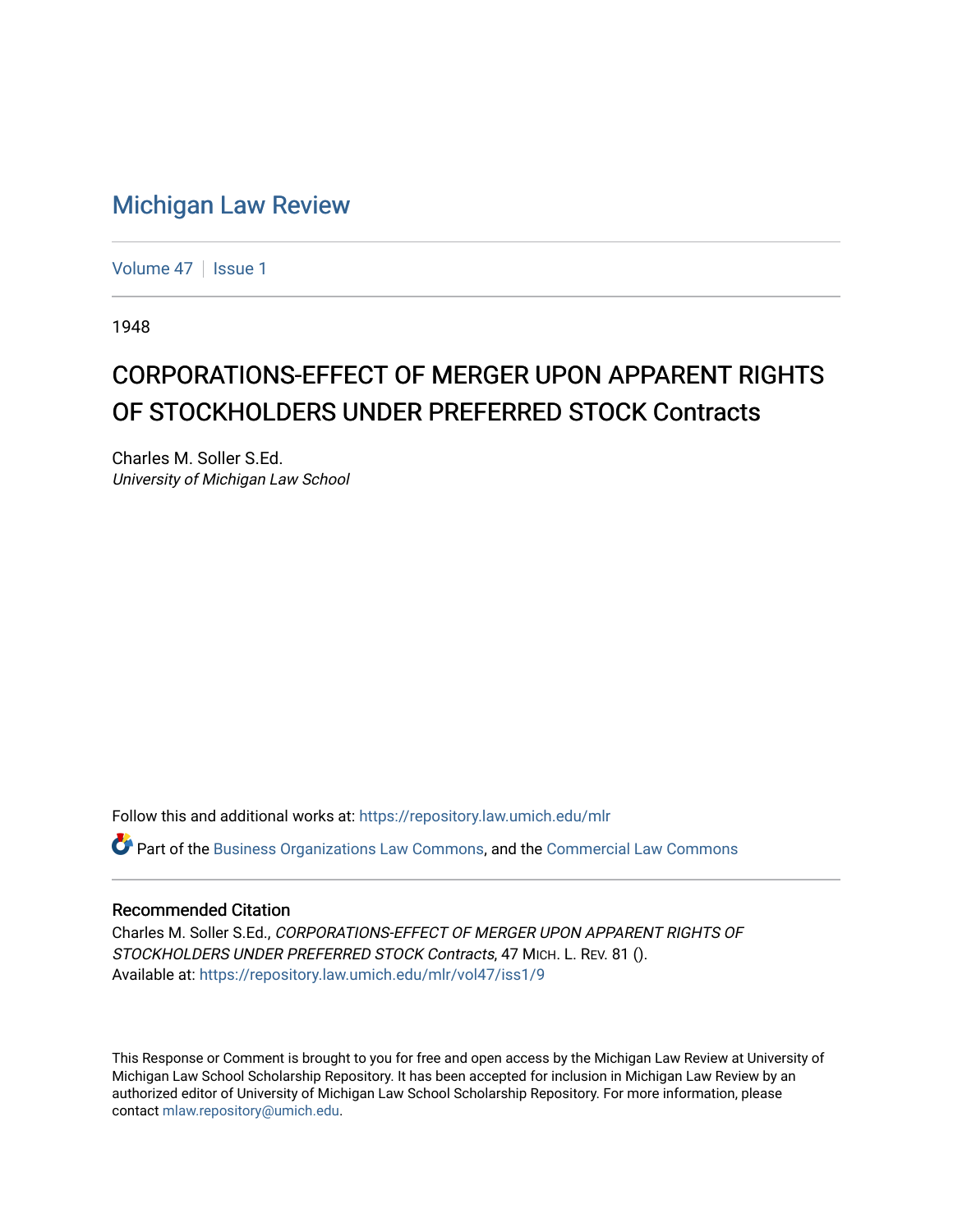CORPORATIONS-EFFECT OF MERGER UPON APPARENT RIGHTS OF STOCKHOLDERS UNDER PREFERRED STOCK CoNTRACTs-A period of comparative business prosperity following an economic depression is certain to stimulate schemes of corporate reorganization aimed at the preferred stock contract, and particularly at adjustment or cancellation of unpaid dividends on cumulative preferred stock. When a corporation having an outstanding issue of cumulative preferred stock has survived a period of depressed earnings, it is likely to find itself emerging into a more prosperous period burdened with preferred dividend accumulations that would take years to satisfy from anticipated future earnings alone. Obviously, there is little reason for optimism on the part of the owners of common stock if, according to the usual rule,<sup> $1$ </sup> they must wait until the preferred stock contract is satisfied before any of the expected future earnings can be distributed to them. The common stockholders are interested in some means of fulfilling the preferred stock contract other than by.payment of all the dividends called for, which means either that all the preferred stockholders must consent to something less, or that some procedure must be employed which will conclude the interests of the preferred stockholders without their consent or with the consent of less than all. Apart from payment, there are two principal means of adjusting the apparent priorities of all the preferred shareholders with less than their unanimous consent. One of these methods involves amendment of the corporate charter,<sup>2</sup> and the other takes the form of merger, consolida-

1 II FLETCHER, CYc. CoRP., perm. ed., §5296 (1931); 12 id., § 5447.

<sup>2</sup> On the subject of the effect of charter amendments on preferred stock, see, inter alia, Management Plans without Aid of Committees, REPORT OF S.E.C. RE-ORGANIZATION COMMITTEES, PART VII, pp. 109-197, 464-525 (1938); BERLE & MEANS, THE MoDERN CoRPORATION AND PRIVATE PROPERTY 208 et seq. (1932); KEHL, CORPORATE DIVIDENDS 200 et seq. (1941); Curran, "Minority Stockholders and the Amendment of Corporate Charters," 32 MICH, L. REv. 743 (1934); Meck, "Accrued Dividends on Cumulative Preferred Stocks: The Legal Doctrine," 55 HARV. L. REV. 71 (1941); Becht, "The Power to Remove Accrued Dividends by Charter Amendment," 40 CoL. L. REv. 633 (1940); Dodd, "Dissenting Stockholders and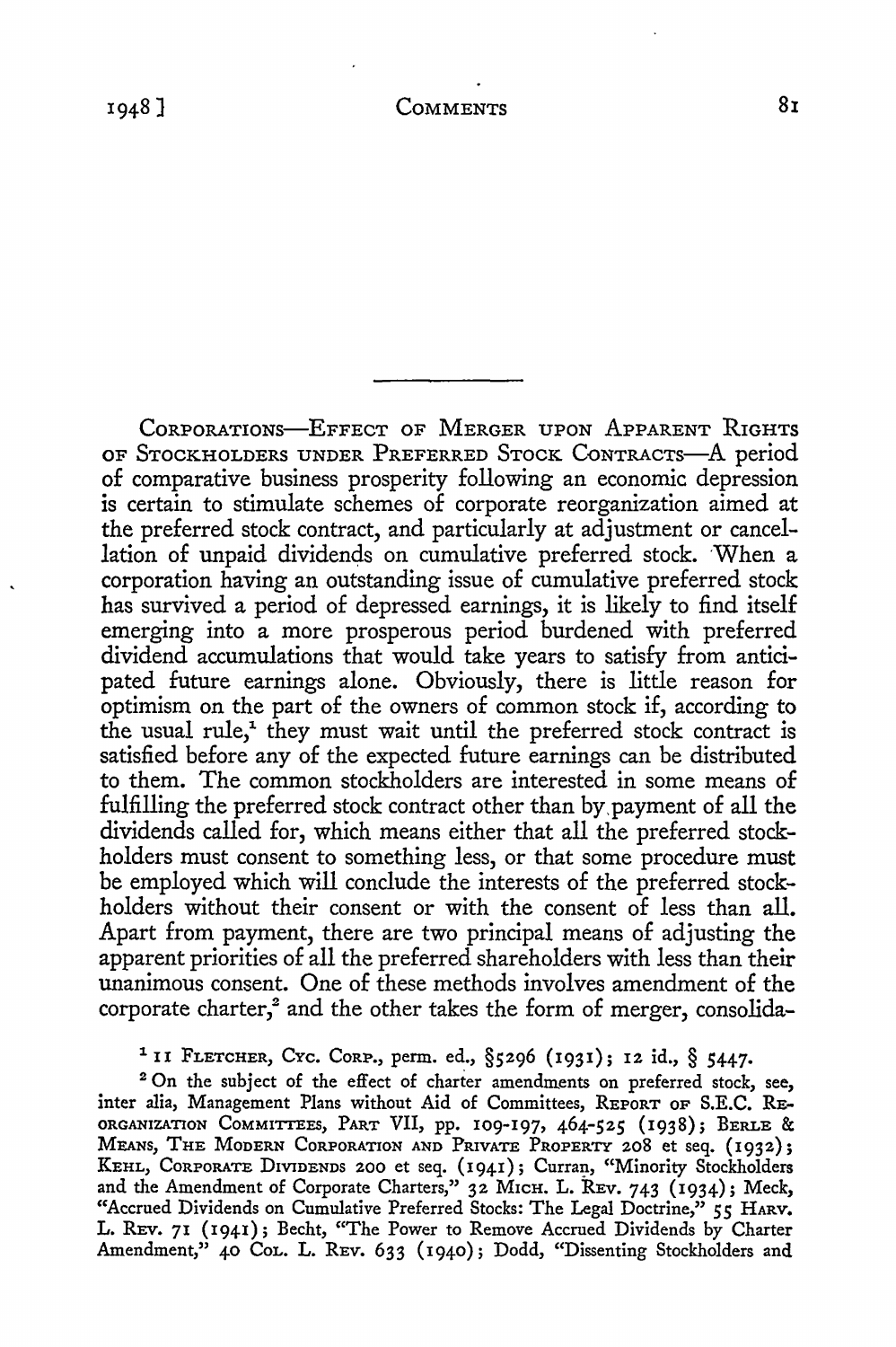tion, or sale of corporate assets. It is the purpose of this comment to examine the effect of merger upon some of the provisions of the preferred stock contract.

The power to merge depends entirely upon statute,<sup>3</sup> and every case relating to the impact of merger ,necessarily involves some statutory construction. For purposes of illustration, use of the Delaware merger statute seems appropriate because of the great number of corporations organized in that state,<sup>4</sup> because many of the leading cases in the field concern Delaware corporations, and because the statute is typical of those states which have general merger statutes.<sup>5</sup> The Delaware statute authorizes merger of any two or more domestic corporations, and provides:

"... The directors, or a majority of them, of such corporations as desire to consolidate or merge, may enter into an agreement signed by them and under the corporate seals of the respective corporations, *prescribing the terms and conditions of consolidation or merger, the mode of carrying the same into effect,* ... *as well as the manner of converting the shares of each of the constituent corporations into shares of the consolidated corpora-*<br>tions...."<sup>6</sup>

. The statute further states that the agreement shall become effective upon approval of two-thirds of the total number of shares **of**  capital stock of each constituent corporation, and compliance with certain administrative provisions. The possible consequences of a literal application of the statute are readily apparent.

In fitting the merger statute into the field of permissible corporate acts, the basic principle involved is that the corporate charter, of which the corporation statutes are a part, $\alpha$ <sup>7</sup> constitutes a contract between the

Amendments to Corporate Charters," 75 UNIV. PA. L. REV. 585 (1927); and annotations, 6 A.L.R. 802 (1920), 67 A.L.R. 765 (1930), and 133 A.L.R. 653 (1941).

 $^8$  Ballantine, Corporations, rev. ed.,  $\frac{8}{3}$  289 (1946).

· <sup>4</sup>LARCOM, THE DELAWARE CORPORATION (1937), traces the development of popularity of incorporation under Delaware law.<br><sup>5</sup> S.E.C. REPORT ON REORGANIZATION COMMITTEES 531, note 19 (1938). The

REPORT lists thirty-three states as probably permitting merger without special legislative action. Id. 526.

<sup>6</sup> DEL. REV. CODE (1935), c. 65, § 2091. (Italics supplied.) An additional provision, § 2091A of the code, expressly provides for merger of Delaware principals with subsidiaries incorporated in Delaware or elsewhere [ Del. Laws (1937), c. **131,**  § 2], but this was held to add nothing to the power of Delaware corporations, as concerns merger with a wholly-owned Delaware subsidiary. Federal United Corp. v. Havender, 24 Del. Ch. 318, II A. (2d) 331 (1940).

<sup>7</sup> 13 AM. JUR., Corporations, § 73. In Delaware, this is expressly provided by statute. Del. Rev. Code (1935) c. 65, § 2II5.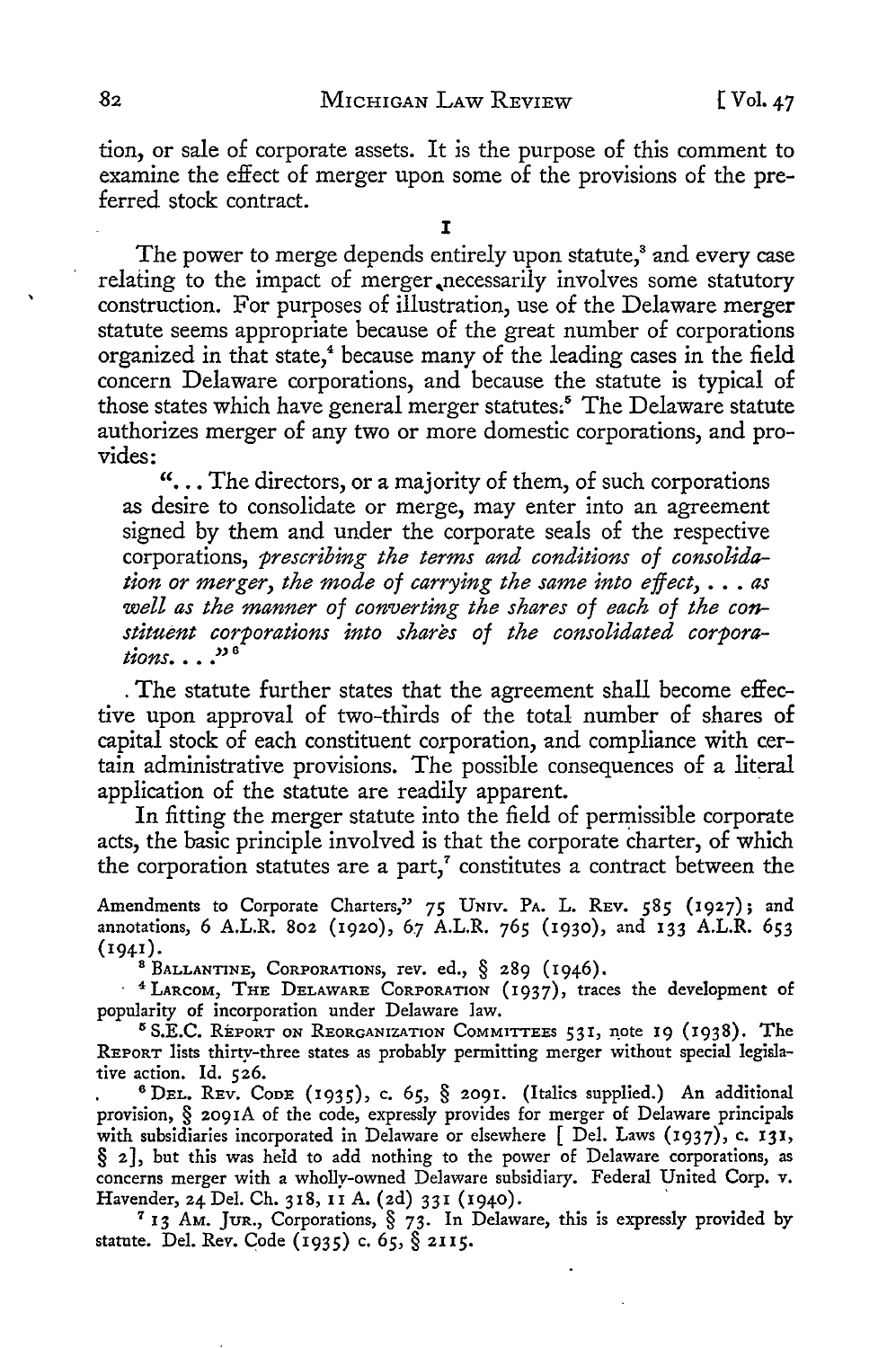state and the corporation,<sup>8</sup> between the corporation and the stockholders, and among the stockholders *inter sese.9* Therefore, a merger attempted in violation of the contract is at least voidable by one whose rights thereunder are impaired without his consent. But what rights does a stockholder have under the contract, and when may he be said to have waived or consented to their impairment? If a corporation charter and certificates of stock issued under the charter provide that each share of preferred stock shall be entitled to a 7 per cent cumulative preferred dividend, it would seem that the preferred stockholder has a contractual right to receive those dividends. If the charter and stock certificate say that the corporation will pay the preferred stockholder in cash I 10 per cent of the amount of the reduction in value of his stock in the event of merger, that, too, would appear to be a contractual right. At least it is probable that those are rights which the preferred shareholder in fact believes he is receiving when he purchases his stock. But under the Delaware type of statute, such a stockholder is likely to discover that he has failed to consider the effect of the provision authorizing a merger upon the "terms and conditions" and in such "manner of converting the shares" as the directors may prescribe and of which two-thirds of the stockholders may approve. On the premise that the merger statute is a part of the charter and that the charter is the measure of the stockholders' contractual rights, the courts have regarded the effect of merger upon the apparent rights of the stockholders as a question almost exclusively controlled by statutory interpretation.

It is for this reason that Delaware corporations have found merger an effective vehicle through which to eliminate preferred dividend arrearages. In 1936, the Delaware Supreme Court decided *Keller v. Wilson* & *Co., Inc.*,<sup>16</sup> holding that a reserved power to change "special rights of shares"<sup>11</sup> by charter amendment could not be used as a basis for amending away accrued but unpaid preferred stock dividends.<sup>12</sup>

8 Trustees of Dartmouth College v. Woodward, 4 Wheat. (17 U.S.) 518 (1819).

<sup>9</sup> On the tripartite contract concept of corporate charters, see Morris v. American Public Utilities Co., 14 Del. Ch. 136, 122 A. 696 (1923).

<sup>10</sup> 21 Del. Ch. 391, 190 A. 115 (1936). See also, Consolidated Film Industries v. Johnson, 22 Del. Ch. 407, 197 A. 489 (1937).

<sup>11</sup> Del. Rev. Code (1935) c. 65, § 2058.<br><sup>12</sup> But this reserved power has been held to permit a corporation to issue new prior preferred stock, making the old preferred and its accrued unpaid dividends subordinate to the dividend preferences of the new issue. Shanik v. White Sewing Machine Corp., *25* Del. Ch. 371, 19 A. (2d) 831 (1941). Thus, by authorizing the issue of a new preferred stock in exchange for the old preferred with arrearages, a corporation may effectively, although indirectly, coerce the holders of the old preferred into converting their shares and surrendering their rights to unpaid dividends by the simple expedient of paying dividends on the new stock to the exclusion of the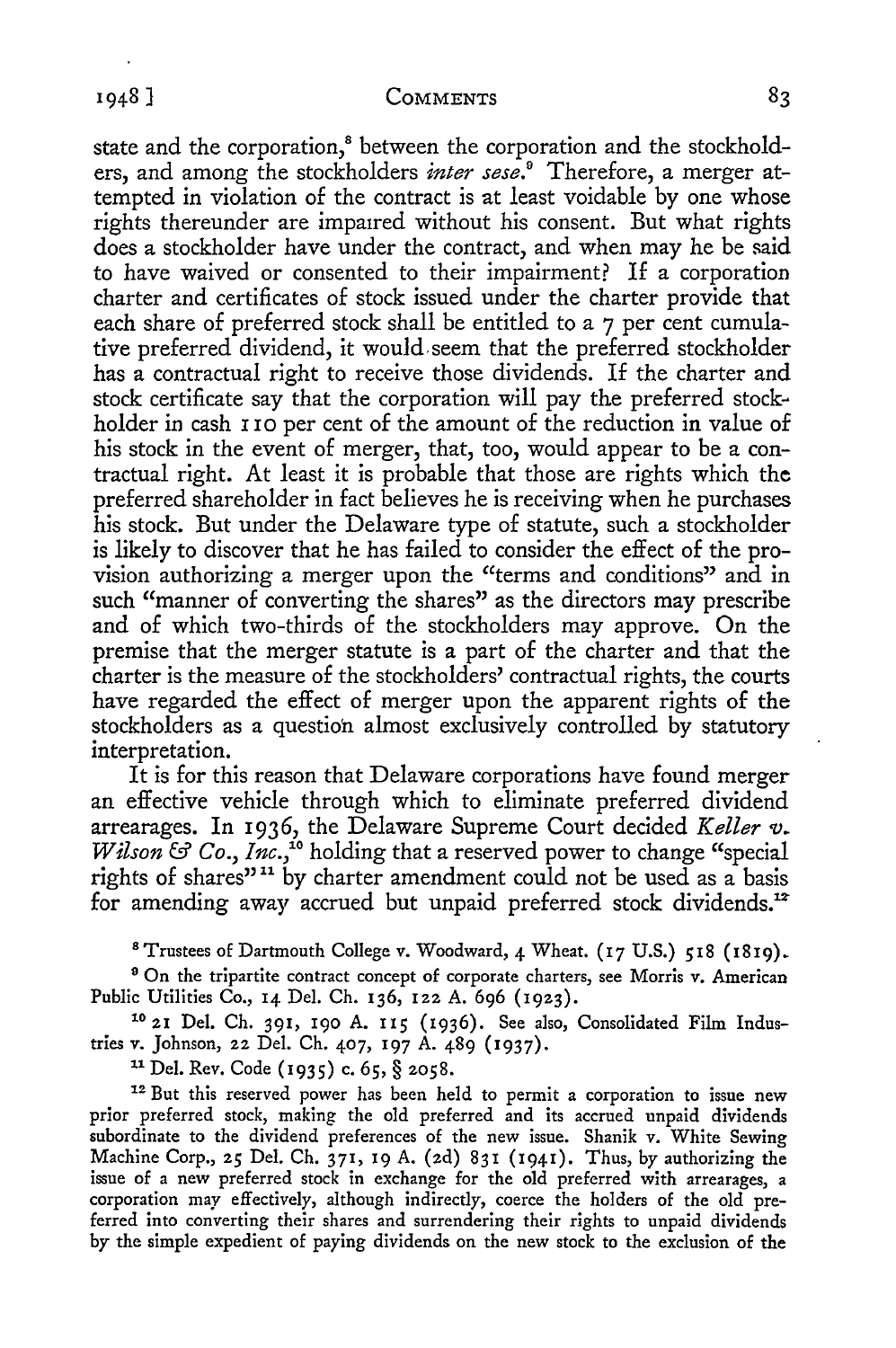Despite the sweeping "vested rights"' language of the *Keller* case, four years later the same court, in *Federal United Corp. v. Haven*der,<sup>13</sup> held that the arrearages could be compounded by merger.<sup>14</sup> In dismissing a bill to have the merger declared void, the court in the *Havender* case said that the merger statute gave notice to "the average intelligent mind"<sup>15</sup> that rights to accrued dividends were subject to adjustment in the event of merger. The statute had been in force since the inception of the state's General Corporation Law, said the court, and was written into every corporate charter, informing the stockholder when he acquired his stock that his right to accrued dividends was defeasible by merger.<sup>16</sup>

The harsh result of holding arrearage elimination to be a question solely of corporate power<sup>17</sup> was softened only slightly by the Vice-Chancellor of Delaware in *Porges v. Vadsco Sales Corp.18* Since the Havender case had not raised the question of fairness,<sup>16</sup> an attack on that ground appeared to be the only course left open to the dissentient stockholder. In the *Porges* case, a preferred stockholder contended that a proposed merger was unfair to the point of "constructive fraud" because the allocation of converted shares under the merger agreement would give the old common stockholders new stock with a book value of at least \$500,000 in exchange for old stock which was under water

old. Accord: Kreicker v. Naylor Pipe Co., 374 Ill. 364, 29 N.E. (2d) 502 (1940); Johnson v. Lamprecht, 133 Ohio St. 567, 15 N.E. (2d) 127 (1938). But cf. Pat-<br>terson v. Durham Hosiery Mills, 214 N.C. 806, 200 S.E. 906 (1939).

<sup>13</sup> 24 Del. Ch. 318, 11 A. (2d) 331 (1940). <sup>14</sup> The courts and writers have gone to great lengths in attempting to distinguish the Havender case from the Keller case. The explanation of Professor Meck, that the distinction lies solely in the extent of corporate power reserved under the different statutory provisions relating to amendment and merger, appears to be quite acceptable. Meck, "Accrued Dividends on Cumulative Preferred Stocks: The Legal Doctrine," *5 5* HARV. L. REv. 71 ( I 941). Still, from the point of corporate practice resulting from the two decisions, there is much force in the statement of Judge Biggs **in**  Hottenstein v. York Ice Machinery Corp., (C.C.A. 3d, 1943) 136 F. (2d) 944 at 951, that "Havender broke Keller's back."

<sup>15</sup> Federal United Corp. v. Havender, 24 Del. Ch. 318 at 334, II A. (2d)

• 3 3 I ( I 940) • . 16 Judging from the court's analysis of the Keller case; a different result might have been reached had the corporation been organized before the enactment of the statute. Id. at 333. The court avoided the problem of retroactivity of'a later statute expressly providing for mergers of principals with subsidiaries (supra, note 6) by holding it to be merely declaratory of the general power to merge under the earlier

statute. Id. at 332.<br><sup>17</sup> Meck, "Accrued Dividends on Cumulative Preferred Stocks: The Legal Doctrine," 55 HARV. L. REV. 71 (1941).<br><sup>18</sup> (Del. Ch. 1943) 32 A. (2d) 148.<br><sup>19</sup> The plaintiff's generous concession that the merger involved in the Havender

case was "fair and equitable" may have been his greatest mistake. See Dodd, "Fair and Equitable Recapitalizations," 55 HARV. L. REV. 780 at 801 (1942).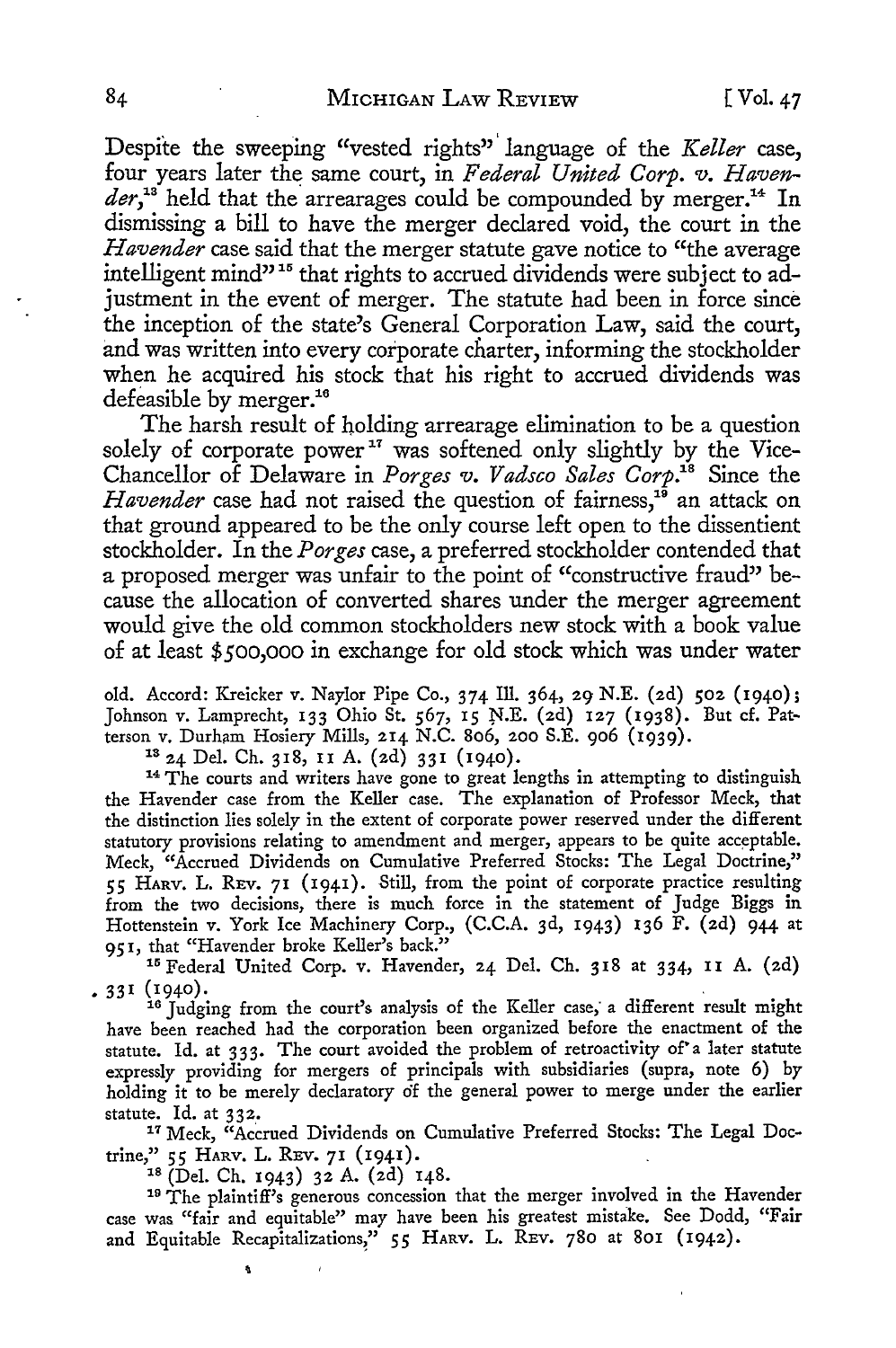to the extent of nearly \$2,000,000. While the court acknowledged that "the exercise of the statutory right of merger is always subject to nullification for fraud," it said that when "constructive fraud" is charged "the unfairness must be of such character and so clearly demonstrated as to impel the conclusion that it emanates from acts of bad faith, or a reckless indifference as to the rights of others interested, rather than from an honest error in judgment."<sup>20</sup> Viewing all the provisions of the proposed merger, the court found no fraud to fit its definition and dismissed the bill.

 $\overline{2}$ 

This view, that arrearage elimination by merger is valid unless conceived in fraud or bad faith, has been adopted wholesale by several federal courts under an application of the doctrine of *Erie R. Co. v. Tompkins. <sup>21</sup>*In fact, it has been carried even farther than the state courts have gone. In *Hottenstein v. York Ice Machinery Corp.*<sup>22</sup> the Circuit Court of Appeals for the Third Circuit held that arrearage destruction by merger was valid under Delaware law even though the merger was illusory in substance, the defendant corporation having created a subsidiary for the express purpose of merging with it. The whole arrangement was frankly a "paper" merger designed solely to effect a recapitalization, yet the court said: "A court of the United States bound by the rule of *Erie R. Co. v. Tompkins* is powerless to afford aid to the stockholder unless reclassification reaches that degree of unfairness where it amounts to a cancellation of the preferred stockholders' accumulated unpaid dividends without adequate compensation therefor under the law, either by way of a share in the equity of the surviving corporation or by the payment of money under section 61 of the General Corporation Law.<sup>28</sup> At such a point a court of the United States might grant injunctive relief under the provisions of the Fourteenth Amendment."<sup>24</sup> But the court also noted that "at such a point the courts of Delaware might well hold that a merger was void because of constructive fraud."<sup>25</sup> That observation would appear to indicate that any constitutional limitation on the power to merge would be equivalent to the equitable limitation ascribed to the *Porges* case in the case of fraud.

The most recent case involving recapitalization by merger of Dela-

<sup>20</sup> 32 A. (2d) 148 at 151 (1943).<br><sup>21</sup> 304 U.S. 64, 58 S.Ct. 817 (1938).<br><sup>22</sup> (C.C.A. 3d, 1943) 136 F. (2d) 944.<br><sup>23</sup> This is the provision providing for appraisal and payment of the value of shares of stockholders who dissent from merger. Del. Rev. Code (1935) c. 65, § 2093.<br><sup>24</sup> (C.C.A. 3d, 1943) 136 F. (2d) 944 at 953.<br><sup>25</sup> Supra, note 16.

1948]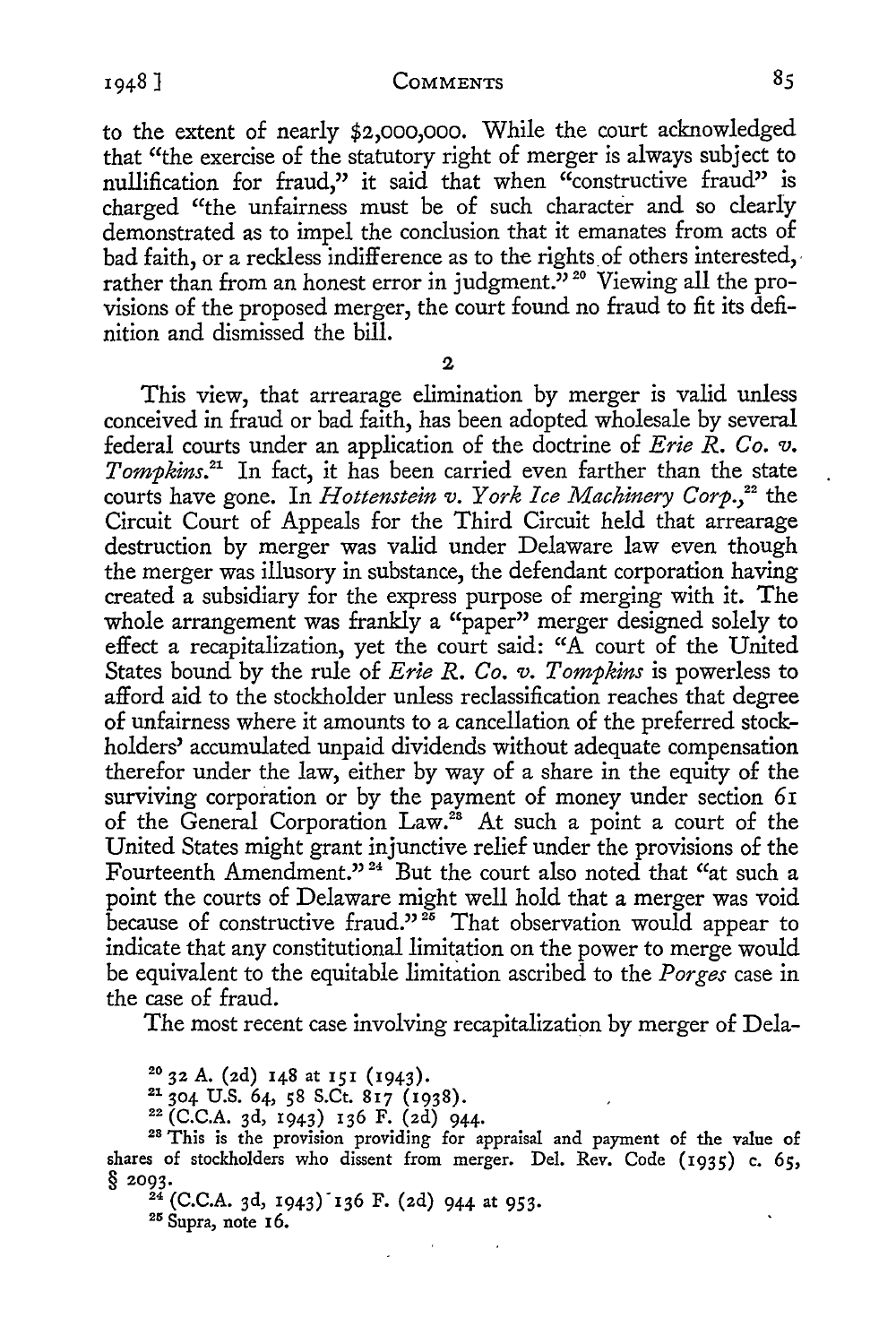ware corporations is *Langfelder v. Universal Laboratories, Inc.*<sup>26</sup> also decided by the Third Circuit Court of Appeals. The merger involved in the *Langfelder* case was the same merger which had been upheld by the Vice-Chancellor of Delaware in *Porges v. Vadsco Sales Corp./'* but the plaintiff in the *Langfelder* case sued under a different theory.<sup>28</sup> Under a charter provision stating that preferred shareholders would be paid accumulated dividends plus I IO per cent of the amount of "reduction in value" of such stock resulting from reduction of the capital stock of the corporation, the plaintiff, a preferred stockholder, sued for breach of contract. His argument was that his stock had been "reduced in value" by  $45$  dollars per share, inasmuch as each share of IOO dollars par value preferred stock in the old corporation was converted by the merger into new stock of a total stated and par value of only *5 5* dollars, and that the charter gave him a right to receive r IO per cent of the amount of this reduction, plus about 90 dollars per share in dividend arrearages. The court was not impressed. Regarding the case as governed solely by state law under the doctrine of *Erie R. Co. v. Tompkins,2°* the court concluded that even had the charter provided for payment of the amount of reduction in the express event of merger, and that a debtor-creditor relationship should immediately arise on such reduction, the merger statute would still permit the corporation to evade such provisions. "Allowing the doctrine [ of the *Havender* case] the fullest scope we think it must be conceded that any and all rights inherent in any class of stock could be obliterated by merger unless the terms of the merger agreement were so unfair, inequitable, or fraudulent as to meet the bar of the *Porges* decision or that set up in this court's opinion in Hottenstein."<sup>30</sup> Instead of attempting to construe the charter provision as not contemplating the exchange of stock in a merger arrangement within the meaning of the word "reduction," the court assumed that the provision was intended to include merger cases and further that it was intended to create a debtorcreditor relationship between the corporation and the preferred stockholders in the event of such a reduction. But, argued the court, until the reduction took place, the stockholders were not debtors but stockholders; until the reduction their rights were purely contractual rights

<sup>26</sup> (C.C.A. 3d, 1947) 163 F. (2d) 804.<br><sup>27</sup> Supra, note 18.

<sup>28</sup> And he apparently thought it was a sound theory. Before bringing the suit into a federal court, the plaintiff had carried the case through three New York state courts. The New York Court of Appeals affirmed the two lower court decisions and sustained a dismissal of the suit by the trial court as a proper exercise of the discretion to decline jurisdiction of controversies involving foreign corporations. Langfelder v. Universal Laboratories, Inc., 293 N.Y. 200, 56 N.E. (2d) 550 (1944).

<sup>29</sup> Supra, note 21.

so (C.C.A. 3d, 1947) 163 F. (2d) 804 at 807.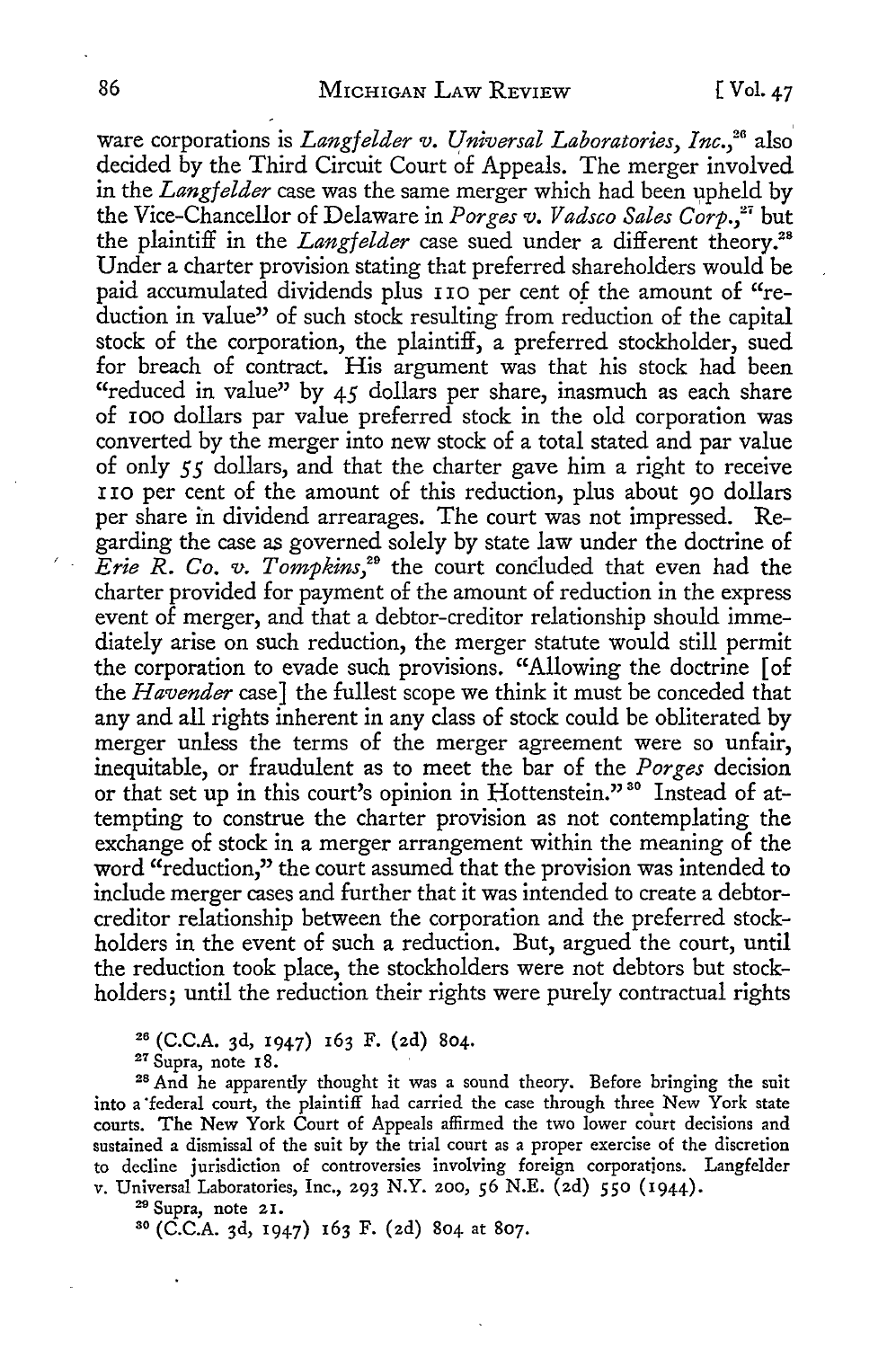inherent in stock ownership and hence subject to conversion by merger under the doctrine of *Federal United Corp. v. Havender*.<sup>31</sup> According to the court's analysis, there could be no debt until there was a reduction and no reduction until there was a merger, but since merger destroyed the contract to create a debt in the event of reduction the plaintiff was not yet a creditor when the reduction occurred. But why should not the merger, the reduction, and the creation of the debt be regarded as occurring simultaneously? Theoretically, the very instant the merger becomes effective there is a reduction in the value of the preferred stock, which, according to the charter, creates a debt in favor of the stockholder. And yet, in some unexplained way, the court held that the merger converted the rights of the stockholder qua stockholder before it reduced the value of his stock. Unless the court regarded the reduction in value as occurring only upon a physical exchange of the stock certificates, or unless it considered the fact of merger to have detonated a chain reaction which affected the rights of the stockholders qua stockholders before it reached the point of reducing the value of their stock, the decision is somewhat difficult to justify analytically. An Illinois appellate court decision<sup>32</sup> antedating both the *Havender* and *Keller* cases reached the same result as that of the *Langfelder* case, under a somewhat similar charter provision,<sup>33</sup> by holding the provision to be in derogation of the merger statute and absolutely void. But the court in the *Langfelder* case did not purport to place its decision on that ground,<sup>34</sup> preferring instead to rely on an application of the *Havender* doctrine and the *Erie R. Co.* case. The *Langfelder* decision is a striking illustration of the extent to which corporate action in destruction of apparent rights of minority stockholders can be carried through the device of recapitalization by illusory merger under the Delaware statute.

3

This is not to say that the same result would necessarily be reached under other statutes. In New Jersey, for example, under a statute

<sup>81</sup> Supra, note 13.<br><sup>82</sup> Jones v. St. Louis Structural Steel Co., 267 Ill. App. 576 (1932).<br><sup>83</sup> "The consolidation or merger of such company at any time, or from time to time with any other company or companies shall not be regarded or construed to be a dissolution of said corporation within the meaning hereof but no such merger shall in any way impair the rights of the preferred stock." Id. at 280.

<sup>34</sup> The court referred to the Illinois decision, however. (C.C.A. 3d, 1947) 163 F. (2d) 804 at 808. It also held that the defendant corporation was not estopped by the charter provision promising to pay in the event of reduction in value of the preferred stock, because such an estoppel would be in derogation of the merger statute. But the court did not in terms hold the charter provision void, but only ineffective because it had been changed by the merger before it could create a debt according to its terms.

1948 ]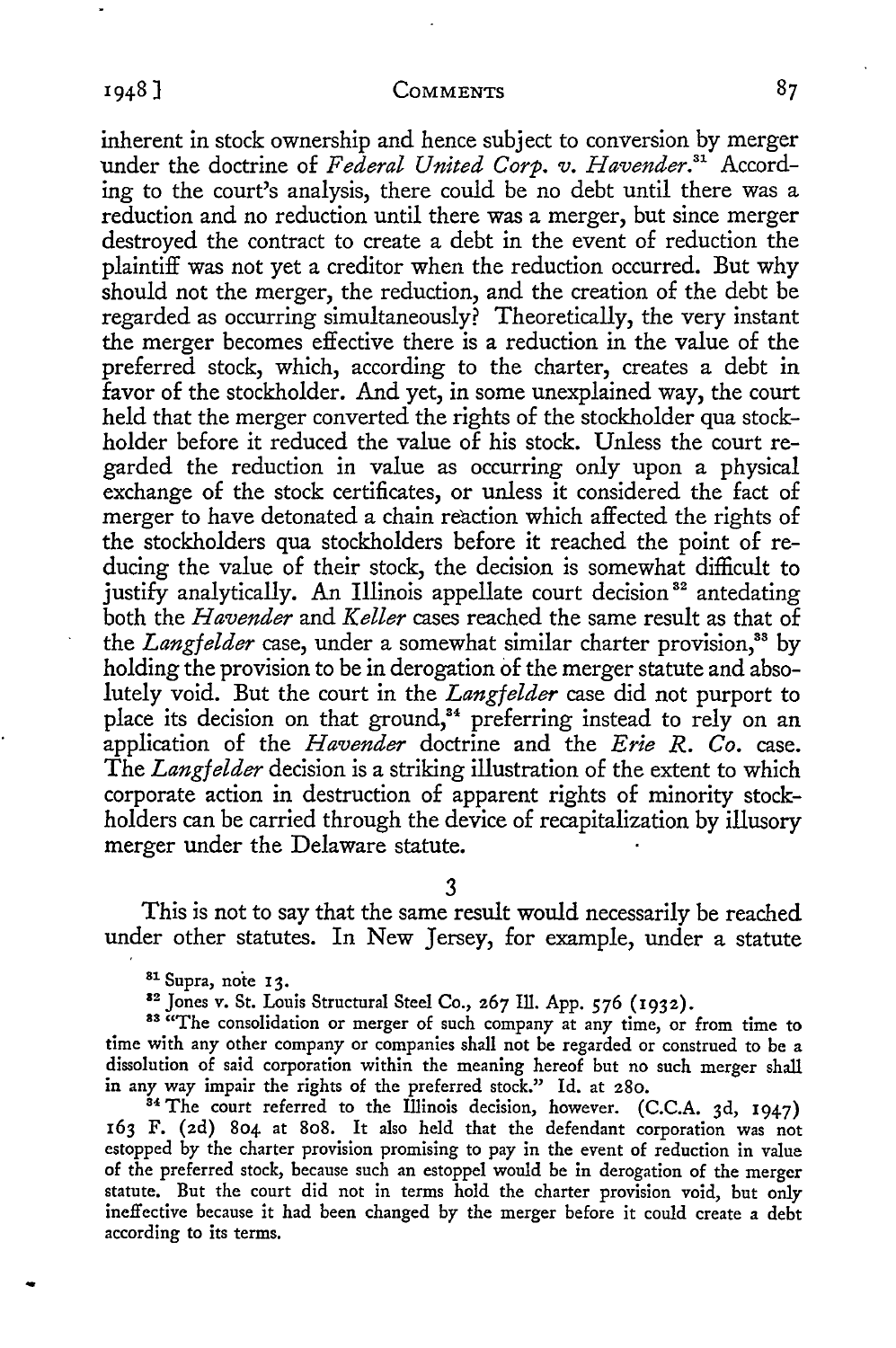Ь

much like that of Delaware but differing in some respects,<sup>85</sup> preferred shareholders seem to be regarded as having a "vested right" in any earned surplus of the corporation which cannot be destroyed by any plan contemplating elimination of preferred dividend arrearages, at least where the common stockholders would benefit.<sup>86</sup> This limitation is termed one of "fairness."<sup>37</sup> In the absence of an earned surplus, however, New Jersey appears willing to go along with Delaware to the extent of permitting merger to destroy accumulated unpaid preferred stock dividends.<sup>88</sup> The New Jersey concept of fairness is seemingly based upon the idea that the shareholders are entitled to fair exchange value of their shares and an exchange carrying relative equality in the new company,<sup>39</sup> and appears to bear no necessary relation to the Delaware concept, which is defined in terms of the absence of bad faith.<sup>40</sup> From the point of view of the shareholder whose apparent rights are taken from him by merger, neither of these limitations seems adequate; from the point of view of the majority of stockholders who approve the plan, any further limitation would seem oppressive. One writer has suggested,<sup>41</sup> along the line of the New Jersey view, that no merger so destructive of apparent rights should be upheld unless the preferred stockholder receives the substantial equivalent of what he gives up, or unless justified by corporate need. Another suggestion has been that the merger should be held unfair as against preferred stockholders unless it provides for maintaining their absolute priority over the common stockholders,<sup>42</sup> a standard

<sup>85</sup> N.J. Rev. Stat. (1937) § 14:12-2.<br><sup>86</sup> Meck, "Accrued Dividends on Cumulative Preferred Stocks: The Legal Doctrine," *55* HARV. L. REv. 71 at 95 et seq. (1941). 37 Id. at 96.

88 Windhurst v. Central Leather Co., 101 N.J. Eq. 543, 138 A. 772 (1927), 105 N.J. Eq. 621, 149 A. 36 (1930); affd. per curiam, 107 N.J. Eq. 528, 153 A. 402 (1931).

89 Outwater *v.* Public Service Corp. of New Jersey, 103 N.J. Eq. 461, 143 A. 729 (1938); affd. per curiam, 104 N.J. Eq. 490, 146 A. 916 (1929). The case is discussed in Lattin, "Equitable Limitations on Statutory or Charter Powers Given to Majority Stockholders," 30 Mich. L. REv. 645 at 663 (1932).

Majority Stockholders," 30 MICH. L. REv. 645 at 663 (1932). 40 Porges *v.* Vadsco Sales Corp., (Del. Ch. 1943) 32 A. (2d) 148. See also Bailey *v.* Tubize Rayon Corp., (D.C. Del. 1944) 56 F. Supp. 418, applying the same view to a charter amendment case. Zobel *v.* American Locomotive Co., (N.Y. Co. S.Ct. 1943) 44 N.Y.S. (2d) 33, applies the same test under the New York merger statute.

<sup>41</sup> Latty, "Fairness-The Focal Point in Preferred Stock Arrearage Elimination," 29 VA. L. REv. I (1942). S.E.C. REPORT ON REORGANIZATION COMMITTEES, Part VII (1938), points out that corporate need would justify the usual merger provision in

relatively few cases. 42 Dodd, "Fair and Equitable Recapitalizations," *55* HARV. L. REv. 780 (1942). Professor Dodd points to Patterson *v.* Durham Hosiery Mills, 214 N.C. 806, 200 S.E. 906 (1939); and Buckley v. Cuban American Sugar Co., 129 N.J. Eq. 322, 19 A.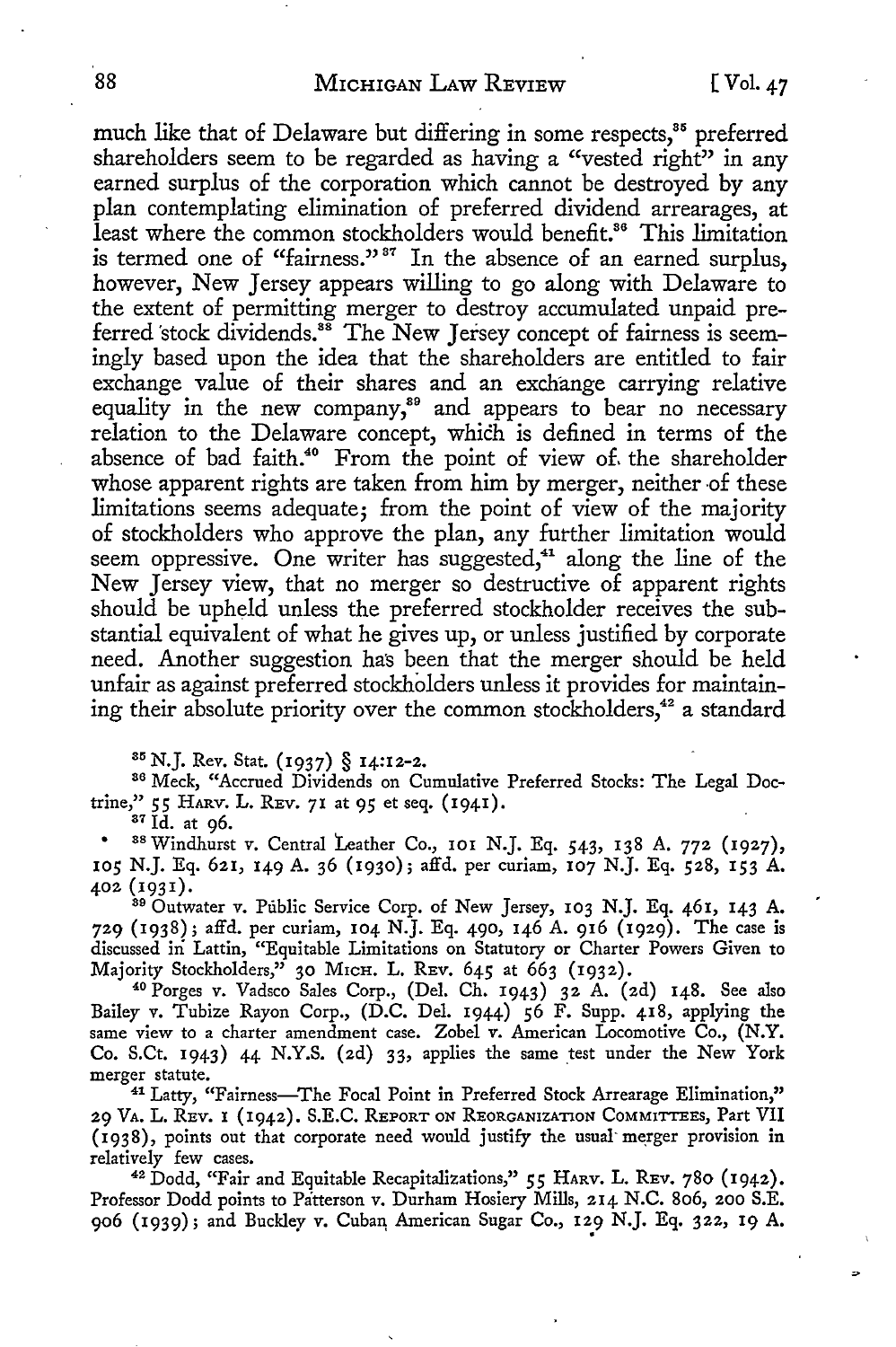comparable to that applied to corporate reorganization plans under Chapter X of the Bankruptcy Act.<sup>43</sup>

In general, however, such suggestions have not been judicially accepted, and the courts have been disinclined to limit the power to merge. Of course, if the provisions of this merger are not authorized. by statute, they are invalid under the ordinary principles of *ultra vires*  acts.<sup>44</sup> As indicated by the cases discussed above, the same is true if the merger is fraudulent. If, however, the provisions of the merger plan can be construed to fall within the merger statute as a "term or condition of merger" or a "manner of converting the shares," and are not outlawed by other statutory prohibitions, the plan is likely to be upheld. There seems to be no public policy, at least in Delaware, against the elimination by merger of accrued unpaid and undeclared dividends,45 nor, according to the *Lang/elder* case, against the conversion of other rights apparently given by charter. Other jurisdictions share the same view.46 So long as the statutes are construed as being a part of the stockholders' contract, the constitutional prohibition against state impairment of contract obligations<sup>47</sup> can apparently afford no protection if the state has reserved the power to alter and amend the corporation laws.<sup>48</sup> This is certainly true where the merger statute was in force before the corporation was organized.<sup>49</sup> The dictum in *Hottenstein v. York Ice Machinery Corporation <sup>50</sup>*indicates that the federal due process clause  $51$  might afford relief in a proper case, but the point at which that clause may be invoked to defeat a merger has ap-

(2d) 820 (1940), as supporting his view. Id. at 817. Both the cited cases involved

<sup>43</sup> II U.S.C. (1946) § 621. The leading case on the bankruptcy test of fairness is Case v. Los Angeles Lumber Products Co., Ltd., 308 U.S. 106, 60 S.Ct. 1 (1939). It may be noted that in the Forges cases, the plaintiff complained that common stockholders, whose equity of ownership in the corporation had no book value whatever, were allowed under the merger plan to participate in the ownership of the corporation resulting from the merger. The fact that the plan was upheld as fair indicates that Delaware, at least does not consider the absolute priority test of fairness under the Bankruptcy Act applicable to merger cases.

<sup>44</sup>William B. Riker & Son Co. v. United Drug Co., 79 N.J. Eq. 580, 82 A. 930 (1912). 45 See the remarks of Hulbert, J., in In re Community Power & Light Co., (D.C.

N.Y. 1940) 33 F. Supp. 901 at 915.

<sup>46</sup> New York: Zobel v. American Locomotive Co., (N.Y. Co. S.Ct. 1943) 44 N.Y.S. (2d) 33; Pennsylvania: Hubbard v. Jones & Laughlin Steel Corp., (D.C; Pa. 1941) 42 F. Supp. 432. •<br><sup>47</sup> U.S. Const., Art. I, § 10.<br><sup>48</sup> Trustees of Dartmouth College v. Woodward, 4 Wheat. (17 U.S.) 518

(1819). 49 Goldman v. Postal Telegraph, Inc., (D.C. Del. 1943) 52 F. Supp. 763.

 $50$  (C.C.A. 3d, 1943) 136 F. (2d) 944.<br> $51$  U.S. Const., Amend. XIV, § 1.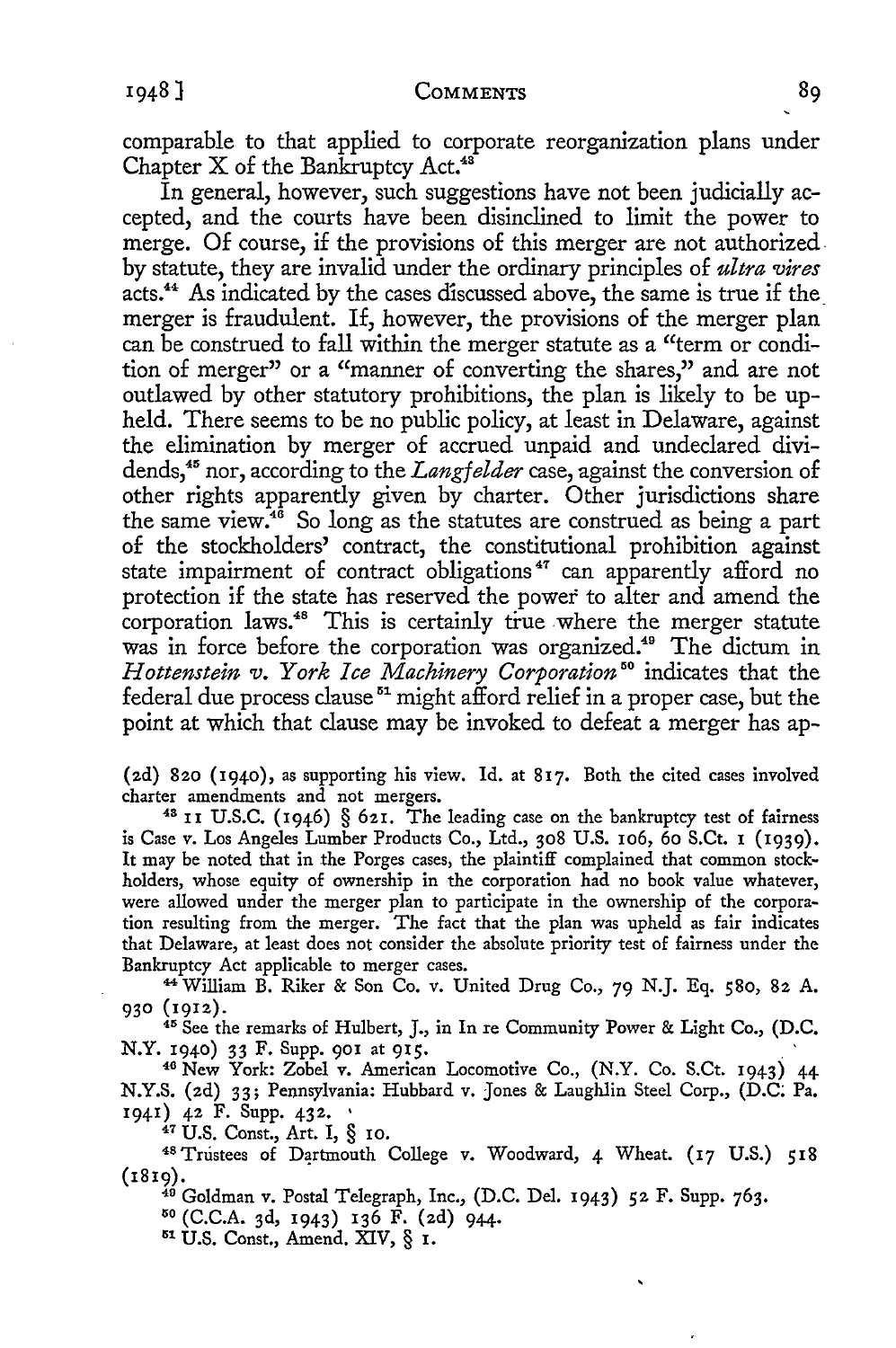parently not yet been reached. Due process objections have been raised in a few cases,<sup>52</sup> but have been disposed of on the theory that the dissenter had notice that his rights were subject to change by merger and that the statutory right to demand appraisal and payment of the value of his shares provides an adequate remedy if he does not approve of the merger.

The fact that appraisal statutes usually give the dissenter an election to demand appraisal of his shares and payment of their "fair value" or "fair market value" in the event of merger<sup>58</sup> probably accounts for much of the leniency with which merger plans have been treated. On the other hand, the fact that the remedy of appraisal and payment is not ordinarily available 54 for the protection of stockholders who dissent from corporate readjustment by charter amendment is at least one reason why the courts have regarded the charter amendment cases with much closer scrutiny. In the merger cases, the idea that the appraisal statute affords adequate relief to the dissenting stockholder often dominates the courts' reasoning. In many instances, the appraisal statute is said to be the exclusive remedy if the merger is not unauthorized, unfair or fraudulent,<sup>55</sup> which is only another way of expressing the conclusion reached in the *Havender* case and succeeding cases. It has often been argued that although appraisal statutes are in law deemed to provide an adequate remedy, they do not provide an adequate remedy in fact.<sup>56</sup> The argument proceeds on the theory that the stockholder frequently does not know that he has an appraisal remedy until he has waited too long to be able to invoke the statute's protection, $^{57}$  that the procedure is expensive, time-consuming, and compli-

<sup>52</sup> Hottenstein v. York Ice Machinery Corp., (C.C.A. 3d, 1943) 136 F. (2d) 944 (merger}; Hubbard v. Jones & Laughlin Steel Corp., (D.C. Pa. 1941) 42 F. Supp. 432 (merger); Goldman v. Postal Telegraph, Inc., (D.C. Del. 1943) 52

F. Supp. 763 (charter amendment).<br><sup>53</sup> S.E.C. REPORT ON REORGANIZATION COMMITTEES 593 (1938).<br><sup>54</sup> Ibid. <sup>55</sup> The cases are collected in 87 A.L.R. 597 (1933); and 162 A.L.R. 1237

(1946). 56 S.E.C. REPORT ON REORGANIZATION COMMITTEES, Part VII, 590 et seq.

( 1938} presents an excellent factual study of the inadequacies of statutory appraisal. See also Robinson, "Dissenting Shareholders: Their Right to Dividends and the Valuation of Their Shares,"  $32$  CoL. L. REv. 60 (1932); Lattin, "Remedies of Dissenting Stockholders Under Appraisal Statutes," 45 HARV, L. REV. 233 (1931); Levy, "Rights of Dissenting Shareholders to Appraisal and Payment," 15 CORN. L.Q. 420 (1930}; Weiner, "Payment of Dissenting Stockholders," 27 CoL. L. REv. 547 (1927).

<sup>57</sup> It should be noted that no proxy solicitation under the Securities and Exchange Act can be made without furnishing the person being solicited a "proxy statement" containing, inter alia, an outline of the rights of appraisal of dissenters and the statutory procedure required to be followed in order to perfect such rights. S.E.C. Regulation X-14, Schedule 14 A-2.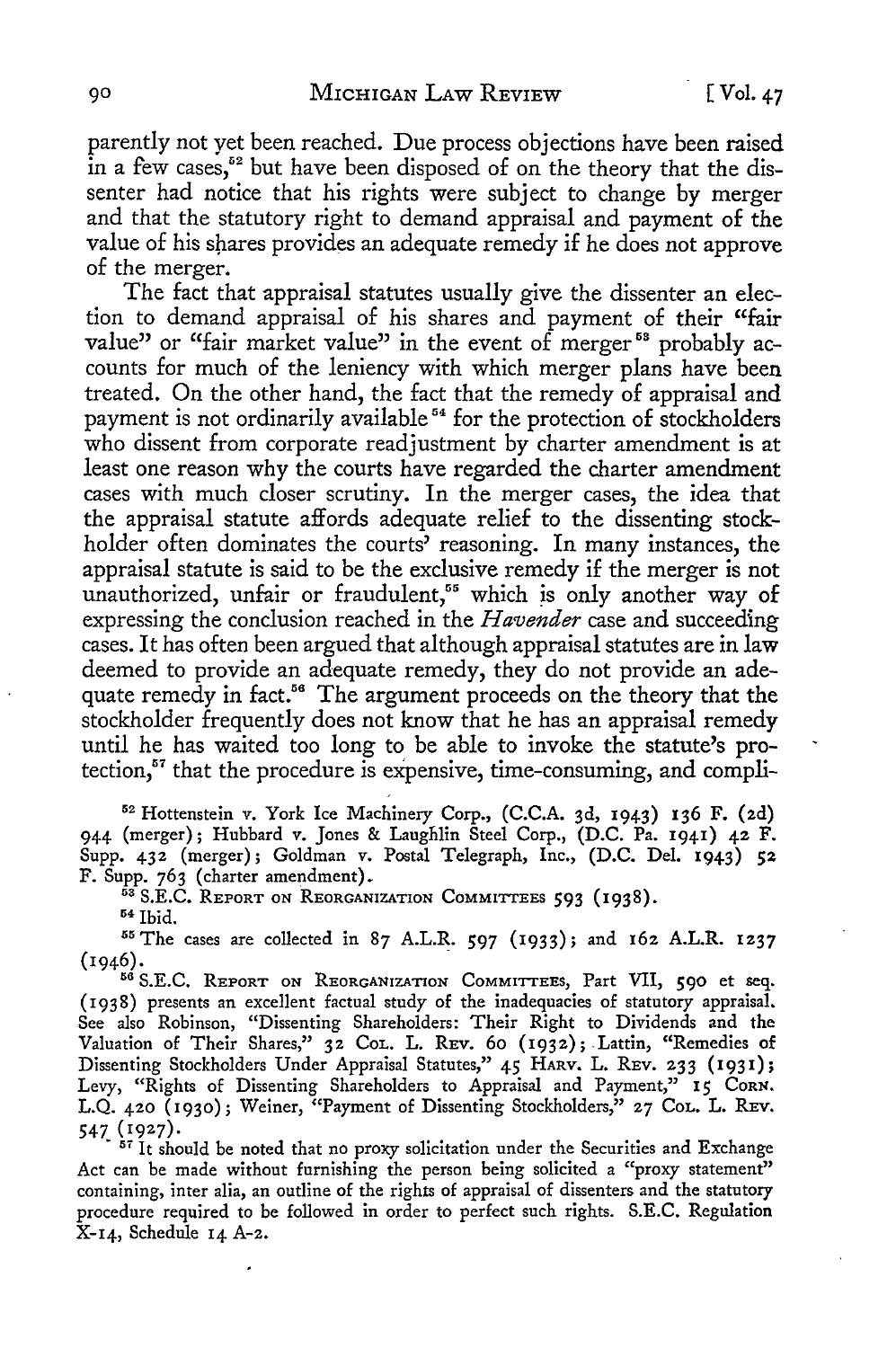cated, and that the stockholder is driven. to an election between acceptance of the merger provisions or pursuing the statutory appraisal remedy and is thus forced to accept the former as the lesser of two evils. The argument is appealing, but is based upon the assumption that the . dissenting stockholder is entitled to more protection than the appraisal statute gives. Whether this assumption be true is largely a question of policy.

4

**Nearly** every merger involves competing policy considerations. Undoubtedly there are strong reasons of policy in support of the proposition that every stockholder should be permitted to retain the absolute preferences which he in fact thought he was receiving when he purchased his stock. On the other hand, there are cogent reasons for holding that a corporation should be permitted to reorganize and throw off the shackles of preferred stock dividend arrearages and similar burdens if that is the course approved by a large majority of the corporate owners affected. It is clear that both propositions cannot prevail. When a means is afforded to dissenters to withdraw from the enterprise under an appraisal statute, the courts have been strongly disposed to uphold the action of the majority.

There are several reasons for such a conclusion. In the first place, the appraisal statutes, while not free from objection, do provide some relief. That such relief is available to one party to a disputed merger is at least a factor weighing in favor of the other. In the absence of some such compensatory element, the court would have to provide a substitute,<sup>58</sup> or be forced to hold the dissenter's right to be either absolute or nonexistent. The statutory appraisal procedure has been regarded as giving a *sufficiently* adequate remedy to justify the court in forcing the dissenter to elect between that remedy and maintaining his readjusted status of ownership in the new corporation. The second principal reason which has led the courts to uphold adjustments of stockholder preferences by merger is found in the broad phraseology of the merger statutes. The liberal wording of these statutes permits liberal interpretation and makes it easy for the court, if it is disposed to do so, to say that the dissenter had notice that his rights were subject *to* alteration by merger. Theoretically, the same reasoning would apply even though there were no appraisal statute, but the existence of an appraisal remedy makes the result appear less harsh. There are other, more obscure reasons for upholding the power of the corporate

<sup>~</sup><sup>8</sup>**A** nonstatutory right of appraisal has been allowed in a few cases. See Barnett v. Philadelphia Market Co., 218 Pa. 649, 67 A. 912 (1907); Winfree v. Riverside Cotton Mills Co., 113 Va. 717, 75 S.E. 309 (1912); Nice Ball Bearing **Co. v.** Mortgage Building & Loan Assn., 310 Pa. 560, 166 A. 239 (1933).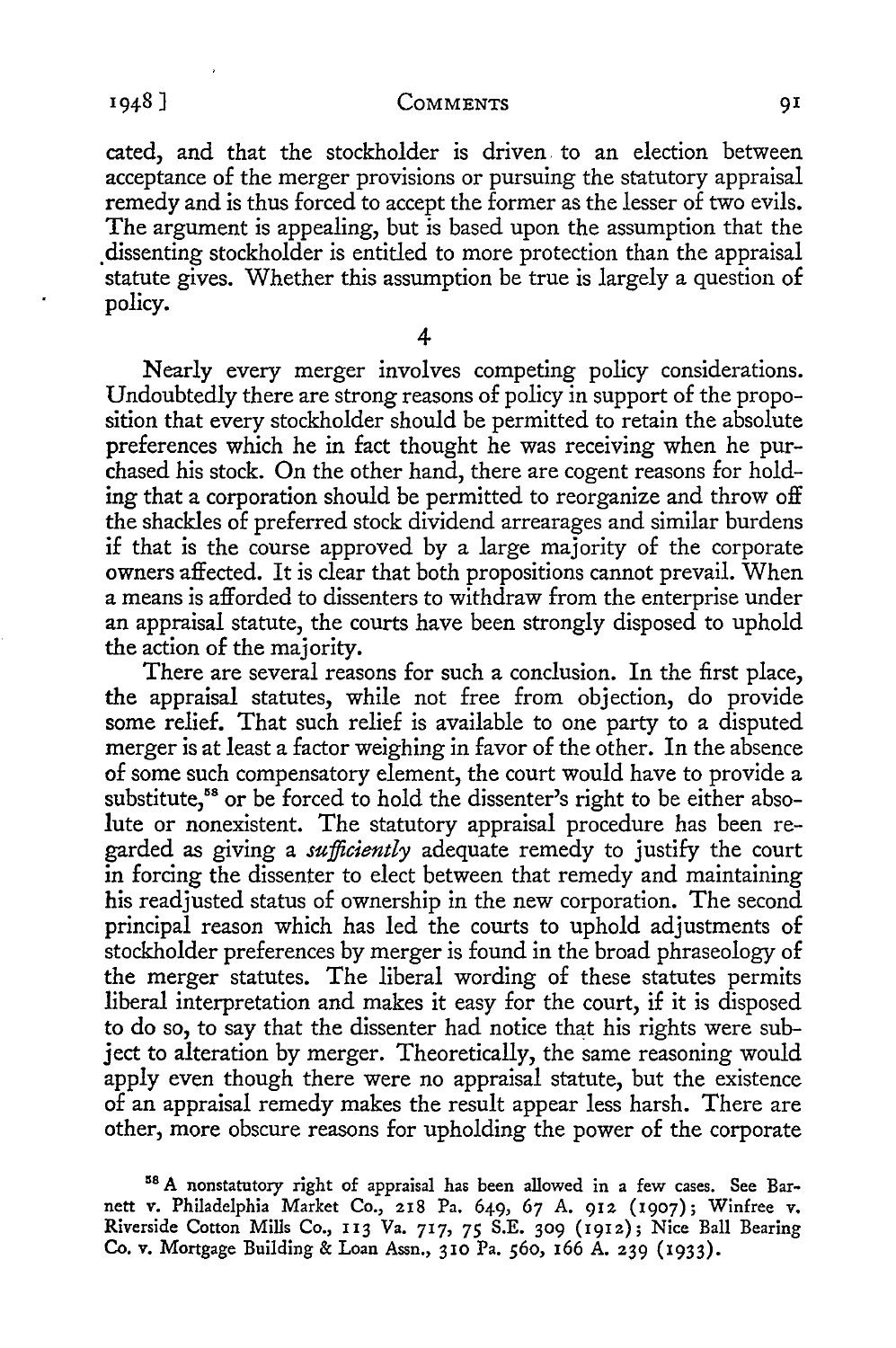majority *to* dictate fair terms of merger. One such reason is a policy in favor of encouraging business and industry, and hence of encouraging corporate methods. The very existence of a merger statute is indicative of a policy of the state favoring the corporate majority or other proportion of ownership which the statute prescribes for approval of mergers. Further, it is frequently difficult *to* determine whether a dissenting stockholder is complaining in perfect good faith or whether he is merely ,a '"professional privateer" 59 seeking *to* obstruct a healthy recapitalization merely *to* exploit the nuisance value of his stock. Certainly the court should have little sympathy for the latter.

These considerations give some indication of the reasons prompting a judicial inclination *to* look with disfavor upon a minority stockholder who seeks *to* block majority action under the merger statutes. The desire to uphold a fair merger may at times lead a court *to* arrive at its conclusion by using premises of questionable soundness, as in the *Langf elder* case. Although the logic of that decision is far from flawless, and although a more forthright approach to the problem presented might have called for holding that the charter provision there in question was void because it attempted to derogate from the merger statute,<sup>60</sup> the result announced does not necessarily require that the case be criticized. If the considerations behind the decision are sound, there is good reason *to* support its conclusion.

However the court may have reached its decision, the *Lang/elder*  case makes it clear that so long as a preferred stockholder must rely solely on his status as a preferred stockholder<sup>61</sup> he has no absolute preferences, no matter how strongly the charter may be worded. That proportion of the stockholders *to* which the merger statute has given the power to approve the terms, conditions, and manner of converting the shares, owes no duty to the minority except to act in good faith and without fraud.<sup>62</sup> A liberally-phrased merger statute, the *Havender* 

<sup>59</sup> Vice-Chancellor Lane's description of the late Clarence Venner in General Invest-<br>ment Co. v. Bethlehem Steel Corp., 88 N.J. Eq. 237, 102 A. 252 (1917).

<sup>60</sup> As in Jones v. St. Louis Structural Steel Co., 267 Ill. App. 576 (1932).<br><sup>61</sup> If the corporation has actually declared a dividend before the merger is ap-

proved, but has not paid that dividend, the stockholder may well claim that he was a creditor of the corporation before the merger, as well as a stockholder, and that no merger plan can lawfully destroy that debt.

<sup>62</sup> With this statement should be compared the result reached in the recent case of Zahn v. Transamerica Corp., (C.C.A. 3d, 1947) 162 F. (2d) 36, where the court held that majority stockholders could not redeem preferred stock if such redemption resulted in profit to the majority stockholders at the expense of the minority, even though such redemption complied with every charter and statutory provision relating to such redemption, the "fiduciary relationship" being found to exist at least where the redemption was attempted as part of a plan for liquidating the corporation. The court did not feel bound by state law, which would have seemed to dictate a